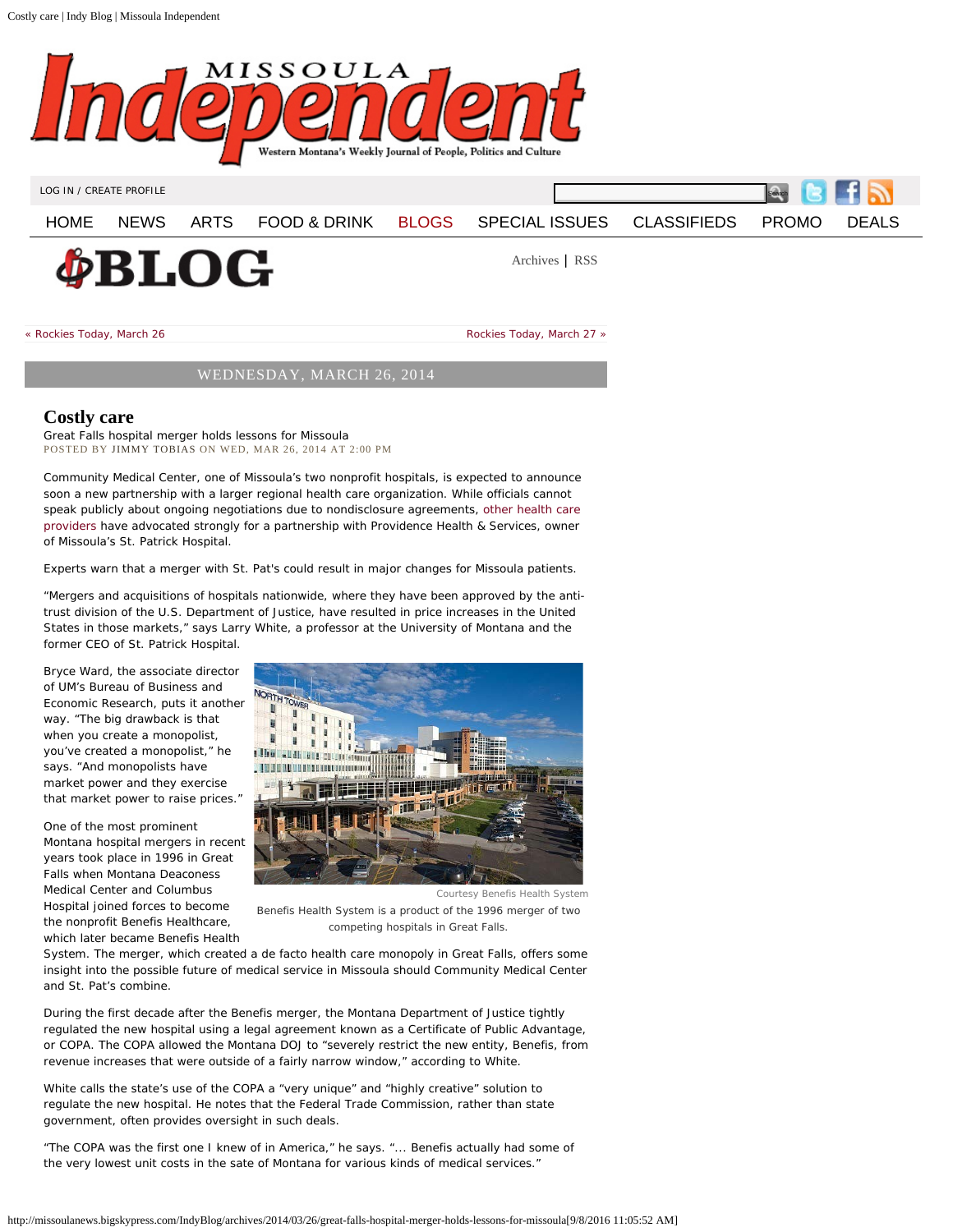In 2007, however, the Montana Legislature, at Benefis' urging, passed a law that effectively rescinded the hospital's COPA agreement despite then-Attorney General Mike McGrath's desire to keep the agreement in place. McGrath had argued in a 2006 Montana DOJ ruling that, though Benefis faced some competition from smaller health care providers like Central Montana Hospital and the Great Falls Clinic, "there is not sufficient evidence to conclude that increases in competition have eliminated the need for regulation over inhospital services." The legislature's action released Benefis from strict state oversight in 2009, and that's when trouble began, according to the hospital's critics.

Eric Schindler, CEO of the Montana School Services Foundation, a trust that provides healthbenefit plans to 136 school districts in the state, appeared before the 2011 Montana Legislature to denounce a wave of cost increases initiated by Benefis after COPA was revoked.

"Since the COPA was rescinded the Great Falls Clinic is a shadow of its former self and there is no effective hospital competition to Benefis in the Great Falls market," he said in his testimony. Schindler went on to argue that Benefis had increased costs for his organization's members by 38 percent in the three years since the COPA bit the dust, calling the increase "monopolistic, predatory price behavior."

There are other indications of how Benefis' monopoly affected customers. The annual Montana attorney general reports on state hospitals show prices rapidly rising at Benefis over the years. For example, in 2008 Benefis boasted the lowest unit costs among major hospitals in four of nine common medical services. Two years later, Benefis dropped to the middle of the pack and didn't offer the most affordable service in any of the nine listed categories.

Specifically, the reports show that from 2008 to 2010 average prices at Benefis for esophagitis treatment increased from \$6,564 to \$9,230. A simple pneumonia procedure jumped from \$7,722 to \$13,076. The average price of a vaginal birth rose from \$3,475 to \$4,832.

Karen Ogden, a spokeswoman for Benefis, confirms that prices have risen at the state's second-largest hospital with 2,800 employees.

"Our prices have, of course, increased at Benefis since the COPA was revoked almost eight years ago. There was a price spike in 2008 because some of our charges were too low and were adjusted to be more in line with our peer hospitals," she wrote in an email. "... However, on average, Benefis' charges are 16 percent lower than our Montana peers for inpatient and outpatient care combined, according to the most recent data from the Montana Hospital Association."

Ward, with UM's Bureau of Business and Economic Research, says hospital mergers do offer some potential benefits, including a reduction of duplicated services and the efficiencies that come from economies of scale. These can lead to lower prices and higher quality, he says, but without regulation the benefits do not always trickle down to patients.

"Frequently what happens is you may find some cost savings [from mergers], but those cost savings basically go to the provider, they do not end up lowering the price," he says. "... It is fine to create monopolies, but if you are going to create monopolies just in general, the standard advice would be they need to be monitored and/or regulated."

In the case of the potential Missoula merger, White offers this outlook.

"I think the pattern around the United States is the only thing you can look at to try to come up with a prediction of what would happen in Missoula," he says. "And I think it seems to indicate that the prices would go up."

A decision about Community Medical Center's future could be made as early as March 27, when the hospital's board of directors next meets. In a letter to the community, Board Chair Scott Stearns and CEO Steve Carlson assured that their decision "must be made in the best interest of those that we serve, you."

|                | Tweet | $\vert \cdot \vert$ $\vert$ $\vert$ 0 |  | $\boxtimes$ Email $\qquad \oplus$ Print | Share |
|----------------|-------|---------------------------------------|--|-----------------------------------------|-------|
| $\Box$ comment |       |                                       |  |                                         |       |

[THIS WEEK](http://missoulanews.bigskypress.com/missoula/IssueArchives?issue=3112056) [LAST WEEK](http://missoulanews.bigskypress.com/missoula/IssueArchives?issue=3098770)